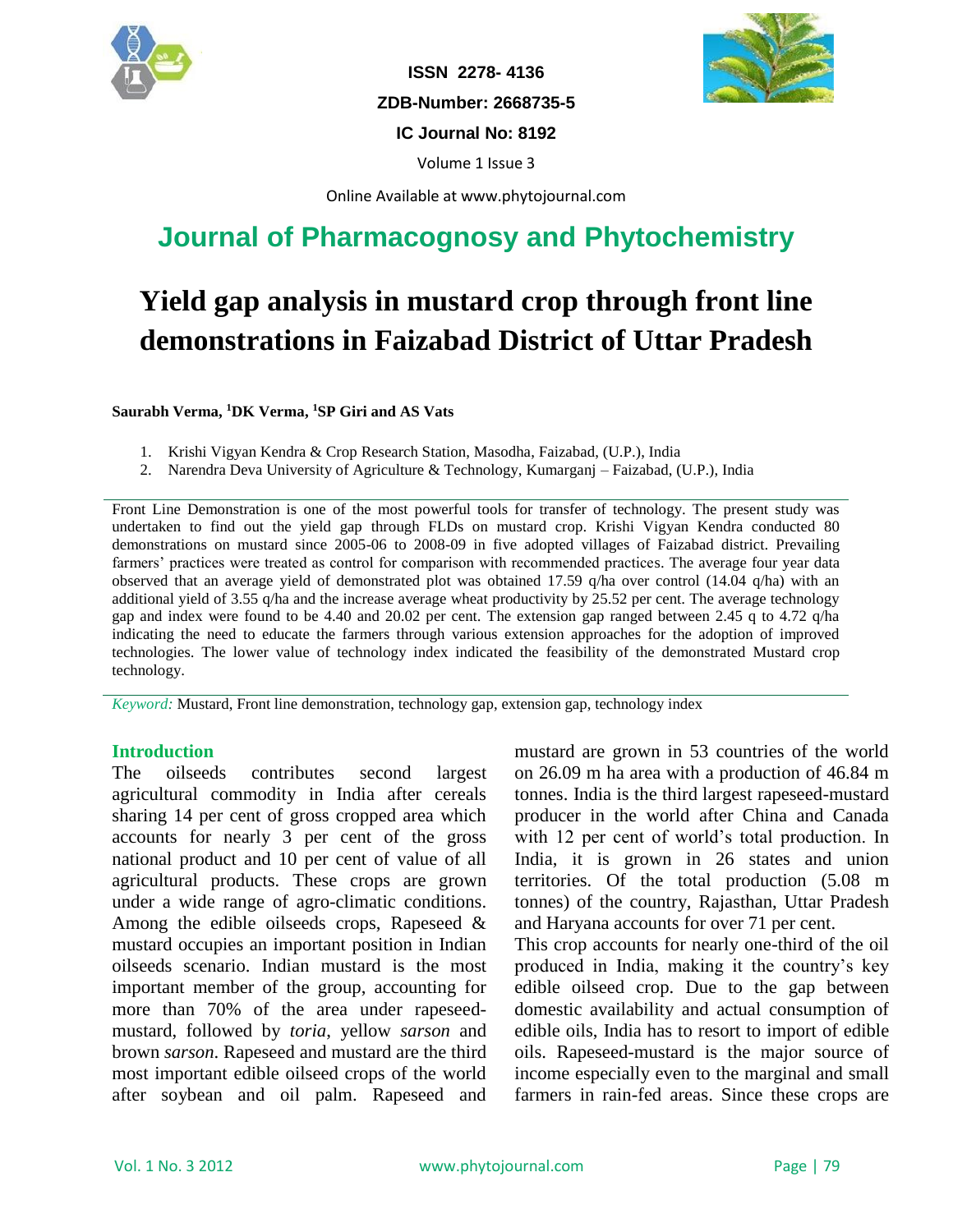cultivated mainly in the rain-fed and resource scarce regions of the country, their contribution to livelihood security of the small and marginal farmers in these regions is also very important. Due to its low water requirement (80-240 mm), rapeseed-mustard crops fit well in the rain-fed cropping system. Cultivated in 26 states in the northern and eastern plains of the country, about 6.8 m ha is occupied under these crops. Nearly 30.7% area under rapeseed mustard is under rainfed farming.

Despite the high quality of oil and meal and also its wide adaptability for varied agro-climatic conditions, the area, production and yield of rapeseed-mustard in India have been fluctuating due to various biotic and abiotic stresses coupled with India's domestic price support programme. Nevertheless, the crop has potential to ensure the nutritional security and contribute to livelihood security. The highest productivity is in Gujarat (1396 kg/ha), Haryana (1343 kg/ha) and Rajasthan (1185 kg/ha) with overall national yield of 1151 kg/ha. In Faizabad district of Uttar Pradesh, the productivity of Mustard was 1156 kg/ha during 2011-2012. Mustard is an important food crop of the district and has been considered as productively potential region of mustard crop due to assured irrigation facilities and favourable soil and climate conditions. Though Mustard occupies important position in the district still a vast yield gap exists between potential yield and the yield obtained under real farming situation. This may be due to partial adoption of recommended package of practices by the mustard growers. Technology gap is a major problem in increasing mustard production in the region of the State. So far, not much systematic effort was made to study the technological gap existing in various components of mustard cultivation. With the available improved latest technologies, it is possible to bridge the yield gap and increase the existing production level up to certain extent. Keeping this in view, front line demonstrations were organized in participatory mode with the objective to analyze the yield gaps in mustard cultivation on the newly recommended package of practice.

#### **Materials and Methods**

The present study was carried out by Krishi Vigyan Kendra, Narendra Deva University of Agriculture & Technology, Kumarganj, Faizabad during *Rabi* seasons from 2005-06 to 2008-09 (four consecutive years) in the farmers field of five adopted villages (Patupur, Dohari, Malethu Bujurg, Anjana and Madhupur) of Faizabad district. During this four year of study, in area of 32.0 ha was covered with plot size 0.4 ha under front-line demonstration with active participation of 80 farmers. Before conducting FLDs, a list of farmers was prepared from group meeting and specific skill training was given to the selected farmers regarding package of practices of mustard. The difference between demonstration package and existing farmers practices are given in Table 1.

|  |  | Table 1: Comparison between demonstration packing and existing practices under mustard crop |  |  |  |  |
|--|--|---------------------------------------------------------------------------------------------|--|--|--|--|
|  |  |                                                                                             |  |  |  |  |

|                  |                    | <b>Mustard Crop</b>                                                                       |                            |  |  |  |  |  |
|------------------|--------------------|-------------------------------------------------------------------------------------------|----------------------------|--|--|--|--|--|
| S. No.           | <b>Particulars</b> | <b>Demonstration</b>                                                                      | <b>Farmers Practice</b>    |  |  |  |  |  |
| 1.               | Farming situation  | Irrigated                                                                                 | Irrigated                  |  |  |  |  |  |
| 2.               | Variety            | <b>NDR 8501</b>                                                                           | Varuna                     |  |  |  |  |  |
| 3.               | Time of sowing     | October                                                                                   | Late of Oct. -Nov.         |  |  |  |  |  |
| $\overline{4}$ . | Method of sowing   | Line sowing                                                                               | Broadcasting               |  |  |  |  |  |
| 5.               | Seed treatment     | Thiram $@2.5$ g/kg of seed                                                                | Without seed treatment     |  |  |  |  |  |
| 6.               | Seed rate          | $4-6$ kg/ha                                                                               | $6-8$ kg/ha                |  |  |  |  |  |
| 7.               | Thinning           | 15-20 DAS                                                                                 | No thinning practice       |  |  |  |  |  |
| 8.               | Fertilizer dose    | NPKS (120:40:40:25)                                                                       | NPK (150:60:00:00)         |  |  |  |  |  |
| 9.               | Irrigation         | Requires 2 irrigations, first at branching stage (30 DAS) Irrigation applied not taken in |                            |  |  |  |  |  |
|                  |                    | and the second at pod formation stage (60-65 DAS)                                         | account of critical stages |  |  |  |  |  |
| 10.              | Weed management    | 2 hand weedings at 25 and 40 DAS or application of pre-                                   | No weeding                 |  |  |  |  |  |
|                  |                    | em herbicide pendimethalin @ $1.00 \text{ kg/ha}$ . If the weeds                          |                            |  |  |  |  |  |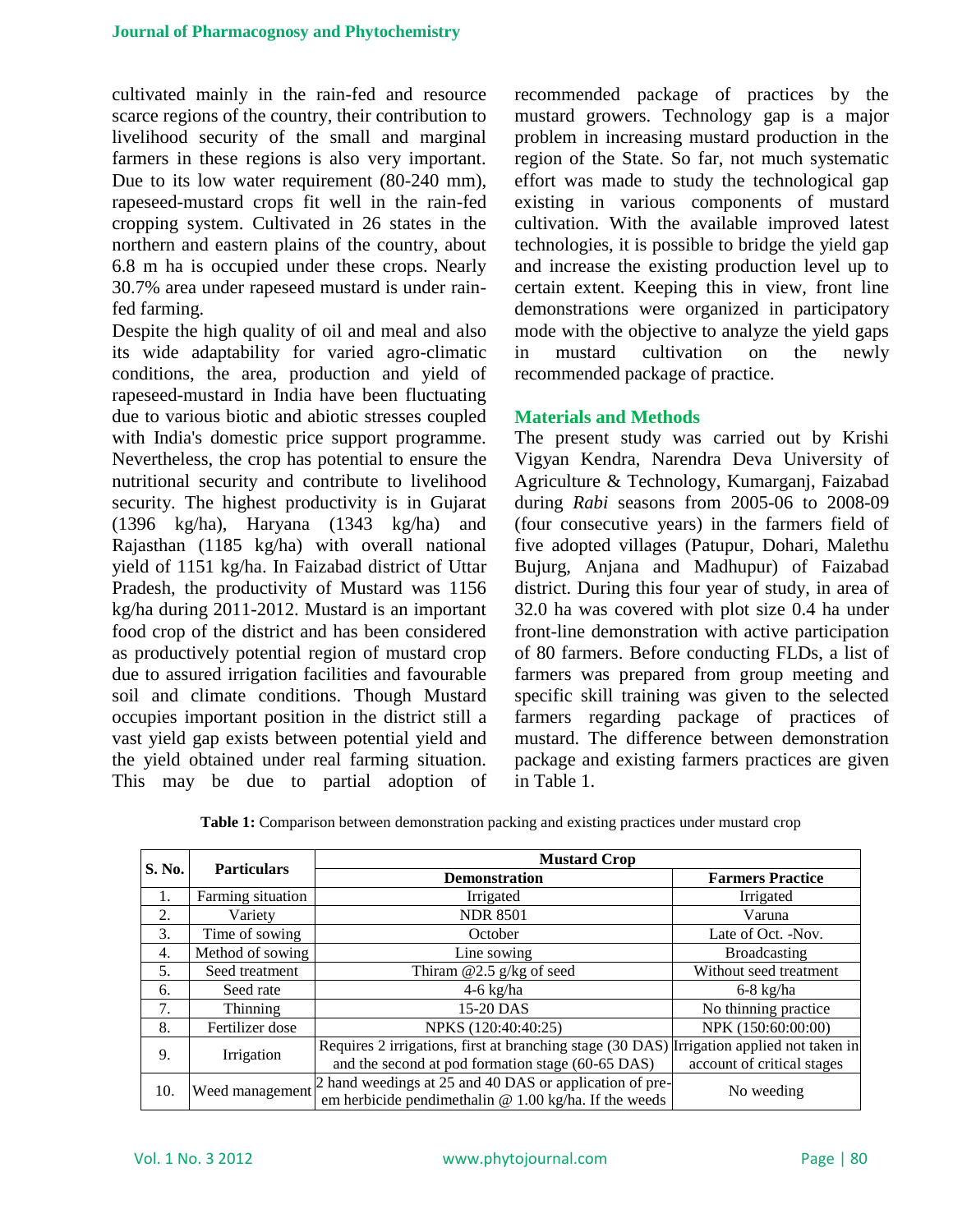|     |                             | emerge after planting, isoproturon @ $0.75$ kg/ha may be                                                                                                                     |                                                                                                                                             |
|-----|-----------------------------|------------------------------------------------------------------------------------------------------------------------------------------------------------------------------|---------------------------------------------------------------------------------------------------------------------------------------------|
|     |                             | sprayed 30 days after sowing.                                                                                                                                                |                                                                                                                                             |
| 11. | Plant protection            | Approaches of Integrated pest and disease management                                                                                                                         | Injudicious use of pesticides                                                                                                               |
|     |                             | for the management of pest and diseases.                                                                                                                                     | and fungicides                                                                                                                              |
| 12. | Harvesting and<br>threshing | Harvested as soon as the pods turn yellowish and<br>moisture content of the seed is around 40%. Moisture<br>content of the seed must be less than 8% at the storage<br>time. | Harvested of over-matured<br>crops causes shattering of<br>grains. Not considered of<br>seed moisture content at<br>harvesting and storage. |

The improved technology included modern high yielding varieties, seed treatment, timely sowing, line sowing, maintenance of optimum plant population, recommended fertilizer management, plant protection measures, etc. The sowing was done in the month of October. The spacing was 45x15-20 cm apart and the seed rate of mustard was 4-6 kg/ha. The fertilizers were given as per soil testing value; however, the average recommended dose of fertilizer applied in the demo plots was  $100-120$  kg N,  $30-50$  kg P<sub>2</sub>O<sub>5</sub>, 30-40 kg  $K_2O$  and 15-25 kg S per hectare. The NPK & S fertilizers were applied through urea, DAP, MOP & elemental S respectively. Half dose of N and full dose of  $P_2O_5$ ,  $K_2O$  and elemental S were applied at the time of sowing and the remaining N was applied at first irrigation. Thinning and first hand weeding within lines was done at 15-25 DAS and second hand weeding was done at 45-50 DAS, if necessary. The crops were harvested at perfect maturity stage with suitable method.

In general the soils under study were silty loam in texture with a pH range of 6.8 to 7.5. The available nitrogen, phosphorous and potassium varied between 125-210, 16-32, 150-300 Kg/ha, respectively. However, the soils were deficient in other macro & micro nutrients particularly sulphur, zinc and ferrous. In demonstration plots, critical inputs in the form of quality seeds of improved varieties, timely weeding, need based of pesticides as well as balanced fertilization, irrigation at critical stages were emphasized by the KVK and comparison has been made with the existing practices (Table 1). The necessary step for the selection of site and farmers, lay out of demonstration, etc. were followed as suggested by Chaudhary (1999)  $[1]$ . The traditional practices were maintained in case of local check. The data output were collected from both FLD plots as well as control plot and finally the extension gap, technology gap, technology index along with the benefit-cost ratio were calculated as suggested by Samui *et al.* (2000)<sup>[7]</sup>.

| Technology gap | $=$ Potential yield - Demonstration yield |
|----------------|-------------------------------------------|
| Extension gap  | $=$ Demonstration yield - Farmers yield   |

```
Technology gap
Technology index (%) = ------------------------------------------------------ x 100
```
Potential yield

### **Results and Discussion**

The data showed in Table 2 that the yield of mustard fluctuated successively over the years in demonstration plot. The maximum yield was reported (18.56 q/ha) during the year 2008-09 and minimum yield was reported in the year 2007-08 (16.25 q/ha) and the average yield of four year was reported 17.59 q/ha over farmer's practice (14.04 q/ha). During four years of study, the per

cent increase over farmer's practice was ranging between 17.75 to 36.73. On an average, there was 50.8 per cent increase in yield under FLD plots over farmers' practices followed for cultivation of Mustard. The results are similar with the findings of Tomer *et al.* (2003) <sup>[10]</sup>, Tiwari and Saxena (2001) <sup>[8]</sup> and Tiwari *et al.* (2003) <sup>[9]</sup>. The data indicated that the positive effect of front line demonstration over the existing practices towards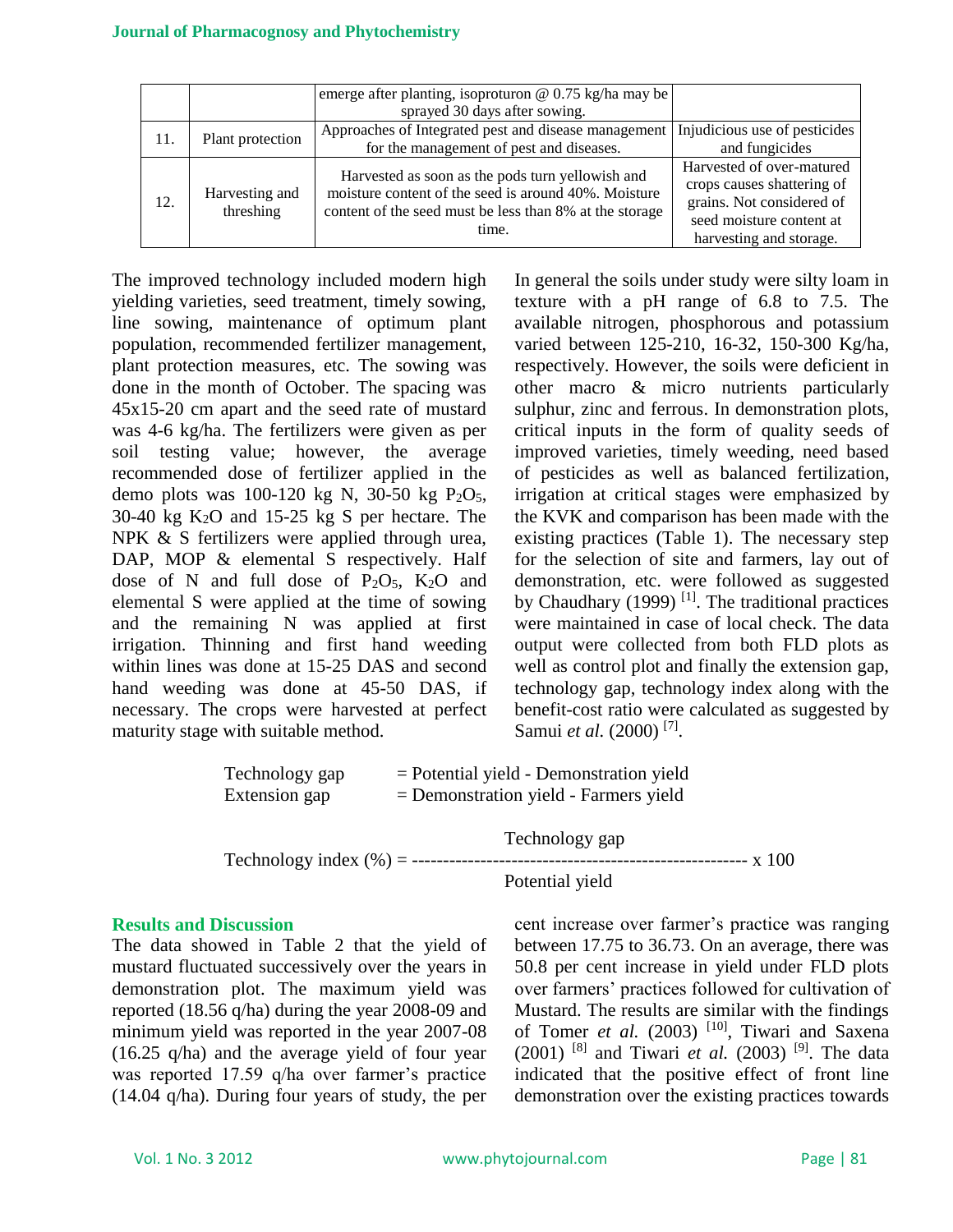increasing the yield of mustard in Faizabad district of Uttar Pradesh.

During the period of study emphasis the need to educate the farmers through various techniques for adoption of improved agricultural production reverse the trend of wide extension gap. An extension gap between demonstrated technology and farmers practices ranges from 2.45 to 4.72 q/ha during different four years and on average basis the extension gap was 3.55 q/ha (Table 2). This gap might be attributed to adoption of improved technology in demonstrations which resulted in higher grain yield than the traditional farmers' practices. More and more use of latest production technologies with high yielding variety will subsequently change this alarming trend of galloping extension gap. The new technologies will eventually lead to the farmers to discontinue the old technology and to adopt new technology (Table 2). The findings were in line with the findings of Goswami *et al.* (1996)<sup>[2]</sup> and Hiremath and Nagaraju, (2010)<sup>[3]</sup>.

Wide technology gap were observed during different years and this was lowest (3.44 q/ha) during 2008-09 and was highest (5.75 q/ha) during 2007-08. The average technology gap found was 4.40 q/ha. The difference in technology gap during different years could be due to more feasibility of recommended technologies during different years. Technology gap imply researchable issues for realization of potential yield, while the extension gap imply what can be achieved by the transfer of existing technologies. Similarly, the technology index for all the demonstrations during different years were in accordance with technology gap. Higher technology index reflected the inadequate proven technology for transferring to farmers and insufficient extension services for transfer of technology. The technology index shows the feasibility of the evolved technology at the farmer's fields and the lower the value of technology index more is the feasibility of the technology. The results were in conformity with the findings of Jeengar, *et al*. 2006 [4] and Mitra and Samajdar  $(2010)$ <sup>[6]</sup>. The probable reason that could be attributed to the high feasibility of mustard production technology was that the

participant farmers were given opportunity to interact with the scientist and they were made to adopt recommended practices and skills during the process of demonstration.

Different variables like seed, fertilizers, labourers and pesticides were considered as critical inputs for the demonstrations as well as farmers practice. The inputs and outputs prices of commodities prevailed during the study of demonstrations were taken for calculating gross return, cost of cultivation, net return and benefit: cost ratio (Table 3). Economic returns as a function of grain yield and MSP sale price varied during different years. Maximum returns (Rs. 56,608/- ha) during the year 2008-09 was obtained due to higher grain yield and MSP sale rates as declared by Government of India. The higher additional returns and effective gain obtained under demonstrations could be due to improved technology, nonmonetary factors, timely operations of crop cultivation and scientific monitoring. The highest benefit: cost ratio (BCR) was 2.61 during the year 2007-08 might be due to higher MSP sale rate declared by Government of India. It depends on grain yield and MSP. Overall average BCR was found to be 2.45:1 among the demonstrated plots. The results confirm the findings of frontline demonstrations on oilseed and pulse crops by Yadav *et al.* (2004)  $^{[11]}$  and Lathwal (2010)<sup>[5]</sup>.

It was thus, concluded that the use of scientific method of Mustard cultivation can reduce the technological gap to a considerable extent thus leading to increase productivity of mustard in Faizabad districts of Uttar Pradesh. On the basis of the result obtained in present study it can be concluded that use of improved method of mustard cultivation can reduced the technology gap to a considerable extent thus leading to increase productivity of mustard in the district. Extension gap ranged between 2.45 to 4.72 q/ha which emphasis the need to educate the farmers through various means like village level training, on campus training, method demonstration, front line demonstration, etc. Technology index which shows the feasibility of the technology demonstrated has depicted good performance of the intervention. The farmers where improved